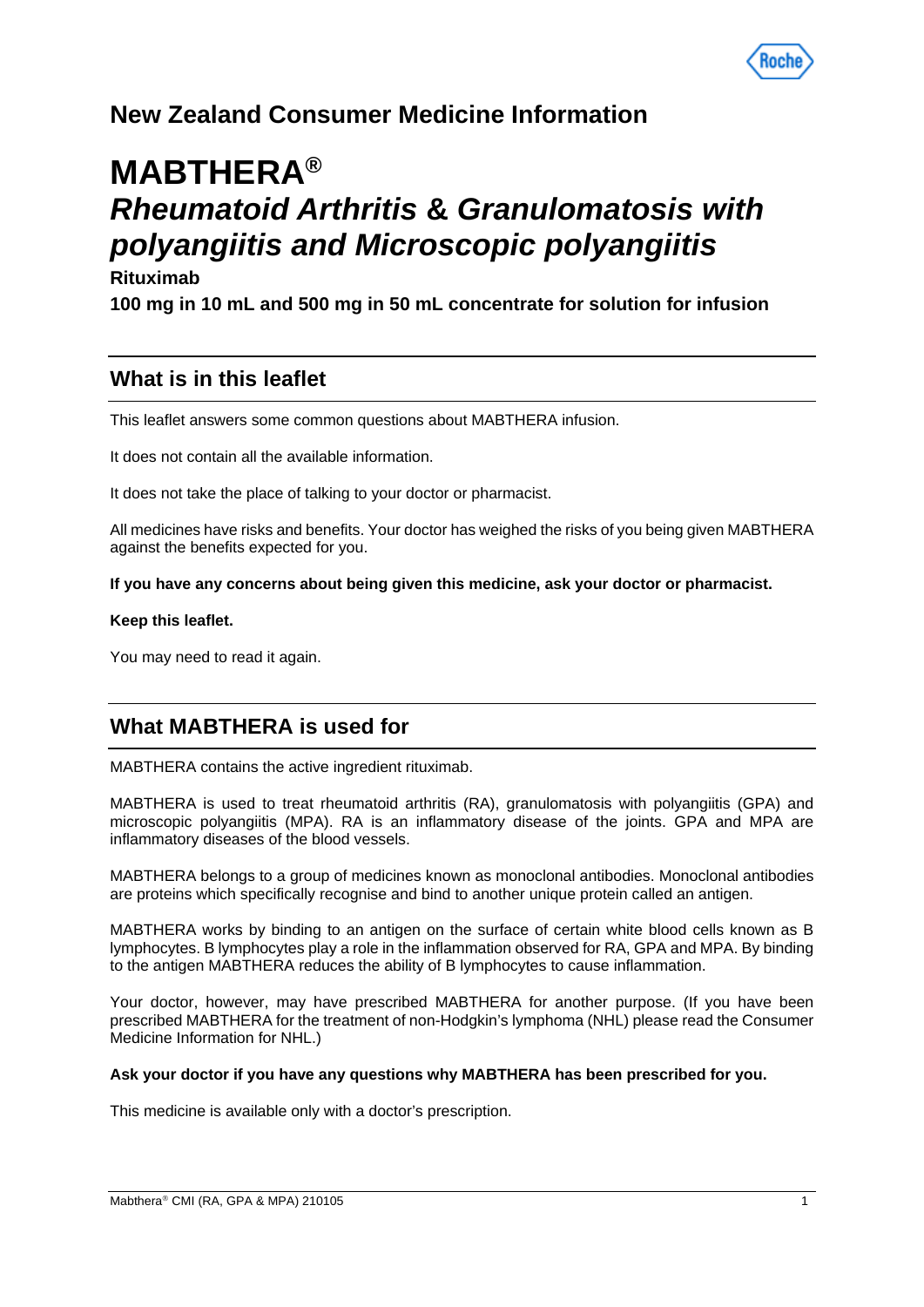

# **Before you are given MABTHERA**

### *When you must not be given MABTHERA*

**You should not be given MABTHERA if:**

- **you have had an allergic reaction to MABTHERA or any of the ingredients listed at the end of this leaflet**
- **you have had an allergic reaction to any other proteins that are of mouse origin**

Some of the symptoms of an allergic reaction may include severe skin rash, itching, hives, swelling of the face, lips, mouth or throat which may cause difficulty in swallowing or breathing, swelling of the hands, feet or ankles.

**If you are not sure if you should start receiving MABTHERA, talk to your doctor.**

## *Before you are given MABTHERA*

#### **Tell your doctor if:**

#### **1. you are pregnant or plan to become pregnant**

It is not known whether MABTHERA is harmful to an unborn baby. MABTHERA is not recommended for use in pregnant women unless the benefits of treatment outweigh the risk to the unborn baby. It is not recommended that you become pregnant during or for twelve months following the end of treatment with MABTHERA.

#### **2. you are breast-feeding or plan to breast-feed**

It is not known if MABTHERA passes into breast milk. Breast feeding is not recommended while you are being treated with MABTHERA.

#### **3. you are taking medication to control blood pressure**

MABTHERA may cause a temporary drop in blood pressure at the beginning of treatment. Your doctor will advise you about when to take your blood pressure medication before you are given MABTHERA.

- **4. you have any disorders or conditions affecting your lungs**
- **5. you have a history of heart disease (e.g. angina, irregular heart rhythm, heart failure or heart attacks)**
- **6. you have an infection, or a history of a recurring or long-term infection**
- **7. you have a history of hepatitis B**
- **8. you intend to have or recently had immunisation with any vaccine (e.g. measles, rubella, flu)**

MABTHERA may affect your normal response to a vaccine.

**9. you are allergic to any other medicines, foods, dyes or preservatives**

**If you have not told your doctor about any of the above, tell them before you are given MABTHERA.**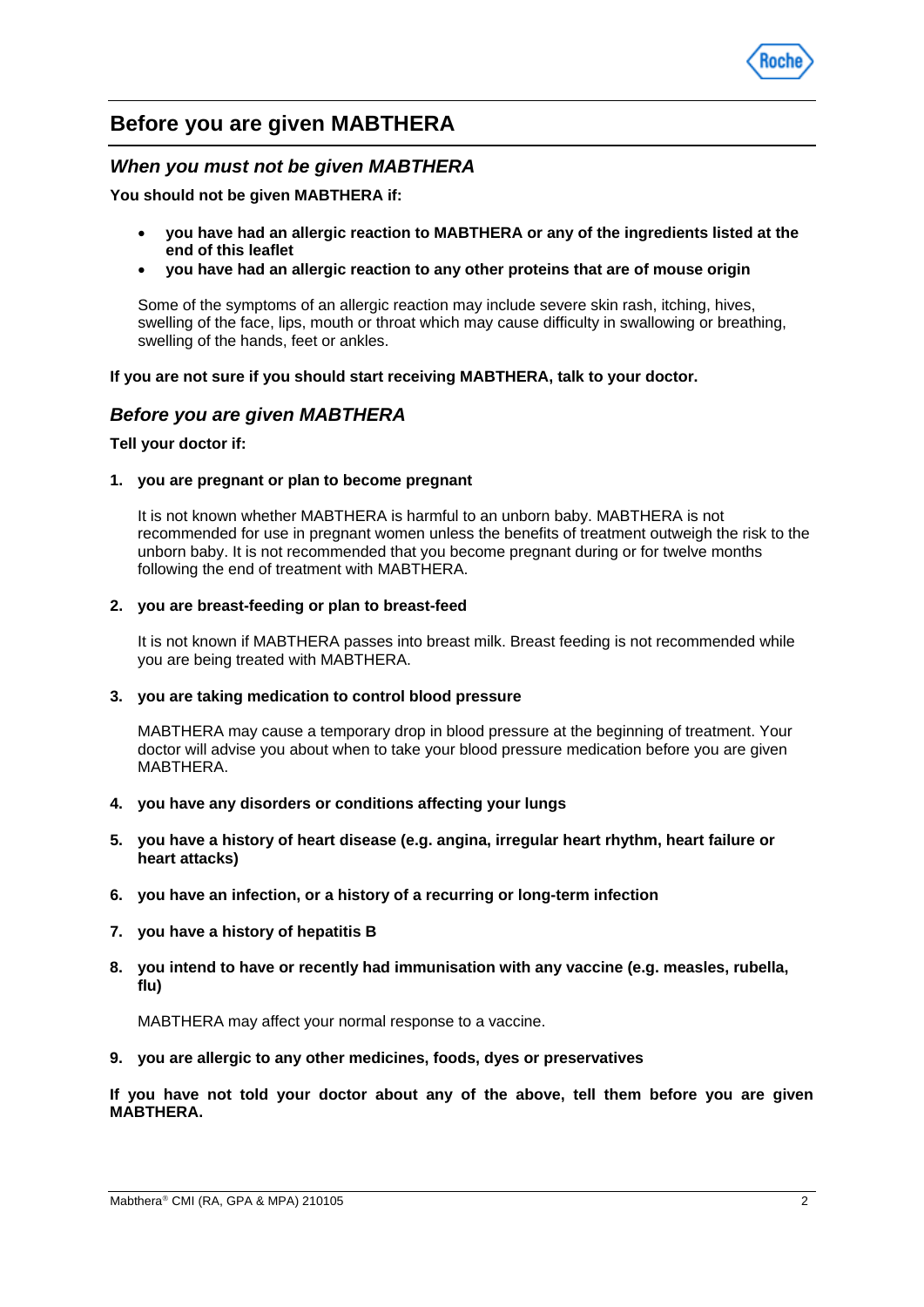

# *Use in children*

The safety and effectiveness of MABTHERA have not been established in children.

# *Taking other medicines*

**Tell your doctor if you are taking any other medicines, including any that you have bought from a pharmacy, supermarket or health food shop.** 

As MABTHERA may cause a temporary drop in your blood pressure at the beginning of treatment, your doctor may advise you to temporarily stop taking your blood pressure medicine before you are given MABTHERA.

MABTHERA may affect your normal response to a vaccine.

It is possible that after treatment with MABTHERA you may experience allergic reactions if you are treated with other medications containing monoclonal antibodies.

Your doctor and pharmacist may have more information on medicines to be careful with or to avoid while undergoing treatment with MABTHERA.

# **How MABTHERA is given**

MABTHERA is given by slow infusion into a vein (intravenous infusion) by a healthcare professional. Before the infusion is given you will receive medicines to reduce the chance of any reactions to MABTHERA.

The dose of MABTHERA for treatment of rheumatoid arthritis (RA) is 1000 mg followed by a second dose of 1000 mg two weeks later. For RA MABTHERA should be used together with methotrexate.

Your doctor may decide to re-treat your RA with an additional course of MABTHERA. Depending on the circumstances of your disease or response to the medicine, this may be months from now. Your doctor will decide when you should receive more MABTHERA.

The dose of MABTHERA for GPA and MPA patients is 375 mg/m2 body surface area once a week for 4 weeks. For GPA or MPA MABTHERA should be used together with glucocorticoids.

# **While you are receiving MABTHERA**

#### *Things you must do*

**Tell all doctors, dentists and pharmacists who are treating you that you are receiving MABTHERA.**

**If you are a woman of child bearing potential, you should use effective contraception during treatment with MABTHERA and for twelve months following therapy.** 

**Tell your doctor if you become pregnant while receiving MABTHERA.**

**Be sure to keep all your appointments with your doctor so that your progress can be checked. Your doctor will perform regular blood tests.**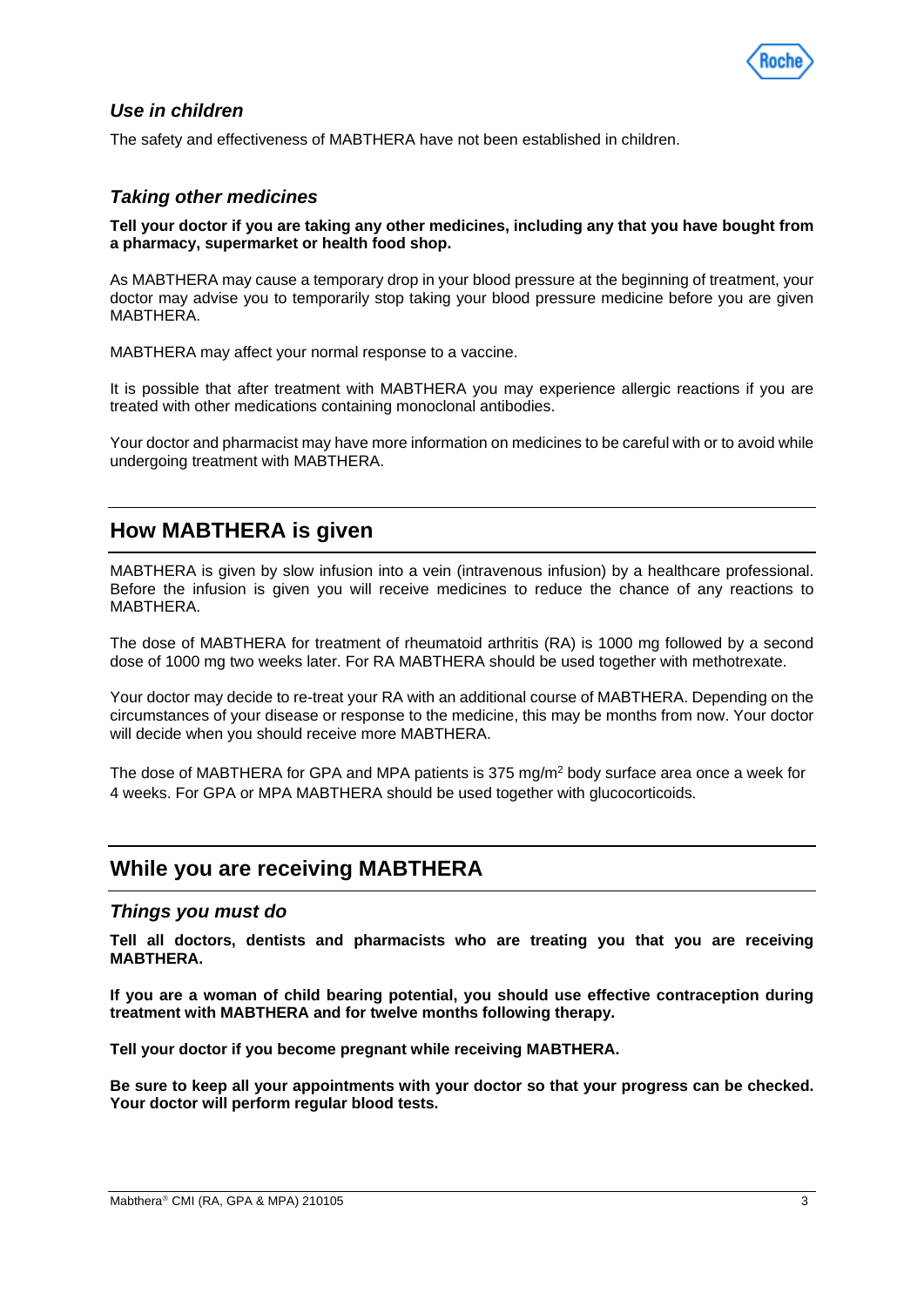

# *Things you must not do*

#### **You should not breast-feed your infant during treatment with MABTHERA.**

It is not known whether MABTHERA crosses into human milk.

#### **Do not take any other medicines whether they require a prescription or not without first telling your doctor or consulting with a pharmacist.**

### *Things to be careful of*

#### **Be careful driving or operating machinery until you know how MABTHERA affects you.**

However, MABTHERA is not expected to affect your ability to drive or operate machinery.

# **Side effects**

#### **Tell your doctor, nurse or pharmacist as soon as possible if you do not feel well while you are receiving MABTHERA.**

MABTHERA helps many people with rheumatoid arthritis but it may have unwanted side effects in some people. All medicines can have side effects. Sometimes they are serious. You may need medical treatment if you get some of the side effects.

#### **Ask your doctor, nurse or pharmacist to answer any questions you may have.**

#### **Tell your doctor if you notice any of the following and they worry you:**

#### *The following symptoms can occur after receiving an infusion of Mabthera, often within the first few hours:*

- fever and chills
- headache
- a temporary drop in blood pressure (you may feel this as dizziness or fainting)
- high blood pressure
- rapid heart beat
- swelling and/or pain of the face, lips, mouth, tongue or throat which may cause difficulty in swallowing or breathing; throat irritation
- swelling of the feet and legs
- shortness of breath or cough
- nausea (feeling as if you may vomit) and/or vomiting
- flushing
- a runny nose, sneezing
- skin rash and/or redness of the skin, itchiness
- feeling tired

#### **Please note:**

- **1. The above events are temporary and less likely to occur with subsequent infusions.**
- **2. Your doctor may recommend that you take medication to prevent pain or allergy before you receive your MABTHERA infusion.**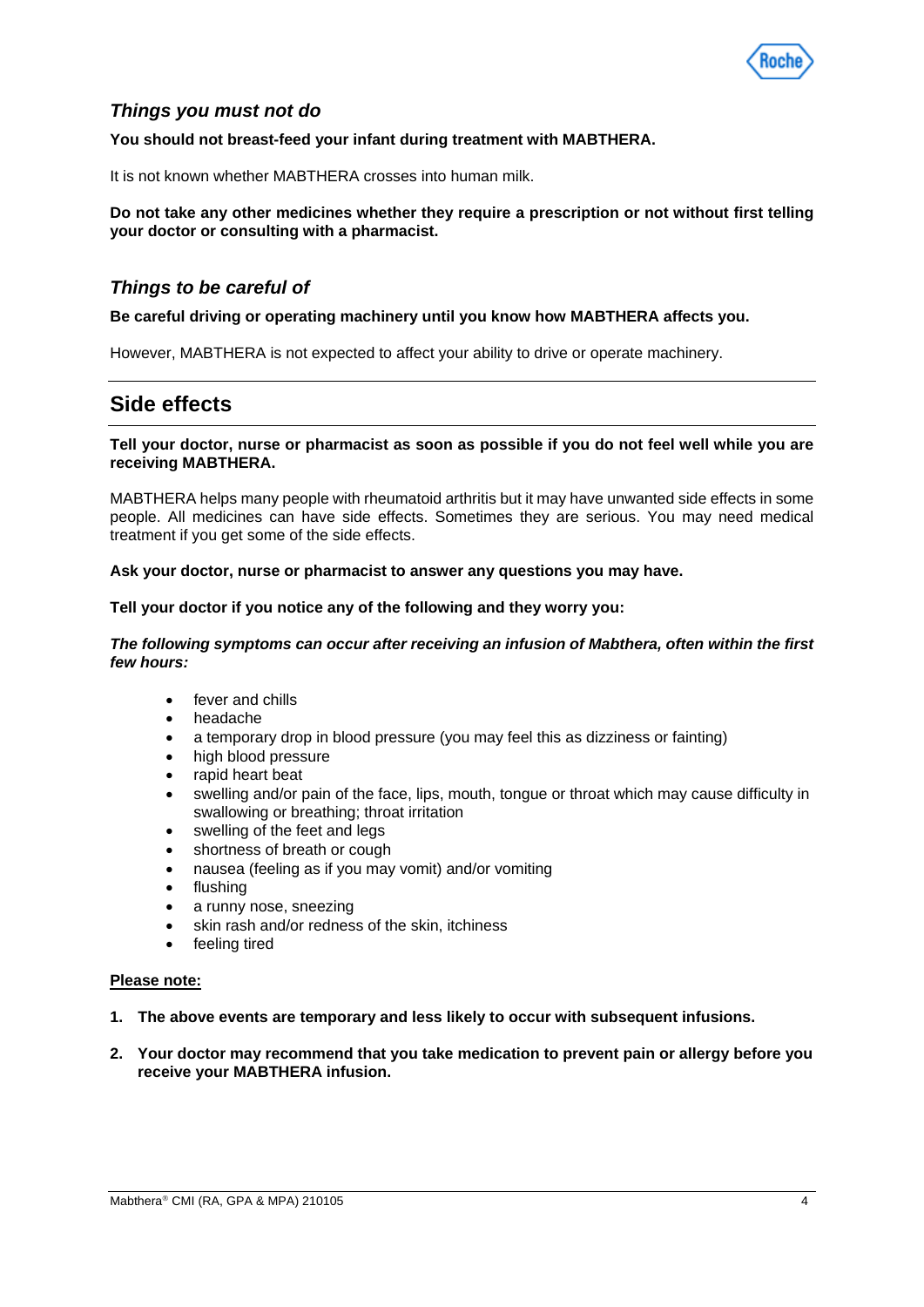

#### *Other events that may happen during or after you receive an infusion:*

- pain in stomach area
- aching and/or painful muscles
- painful and/or swollen joints
- indigestion, heartburn
- severe headache
- high cholesterol
- tingling, numbness of feet and hands or decreased sensitivity
- infections e.g. urinary tract infections, colds, or chest infections including pneumonia
- mouth ulcers
- Athlete's foot
- hair loss
- anxiety
- depression
- diarrhoea
- feeling faint
- insomnia (inability to sleep)

#### **Tell your doctor immediately or go to your nearest Accident and Emergency Centre if you notice any of the following:**

- infections with fever, severe chills, sore throat or mouth ulcers
- severe skin rash, itching, hives
- swelling of the face, lips, mouth or throat which may cause difficulty in swallowing or breathing, swelling of the hands, feet or ankles
- one or a combination of the following: severe shortness of breath, severe difficulty breathing, severe wheezing, severe coughing
- numbness of the face
- severe vision or hearing loss
- vision loss associated with headaches, confusion and seizures
- severe stomach pain, nausea, vomiting
- one or a combination of the following: confusion, disorientation or memory loss, changes in the way you move, walk or talk, decreased strength or progressive weakness in your body, blurred or loss of vision
- yellowing of skin and eyes*,* light coloured bowel motions*,* dark coloured urine

These are serious side effects. You may need urgent medical attention.

This is not a complete list of all possible side effects. Others may occur in some people and there may be some side effects not yet known.

Medicines you have been given while you are being treated with MABTHERA may have different side effects to those for MABTHERA.

#### **Tell your doctor if you notice anything else that is making you feel unwell, even if it is not on this list.**

#### **Ask your doctor or pharmacist if you don't understand anything in this list.**

Do not be alarmed by this list of possible side effects. You may not experience any of them.